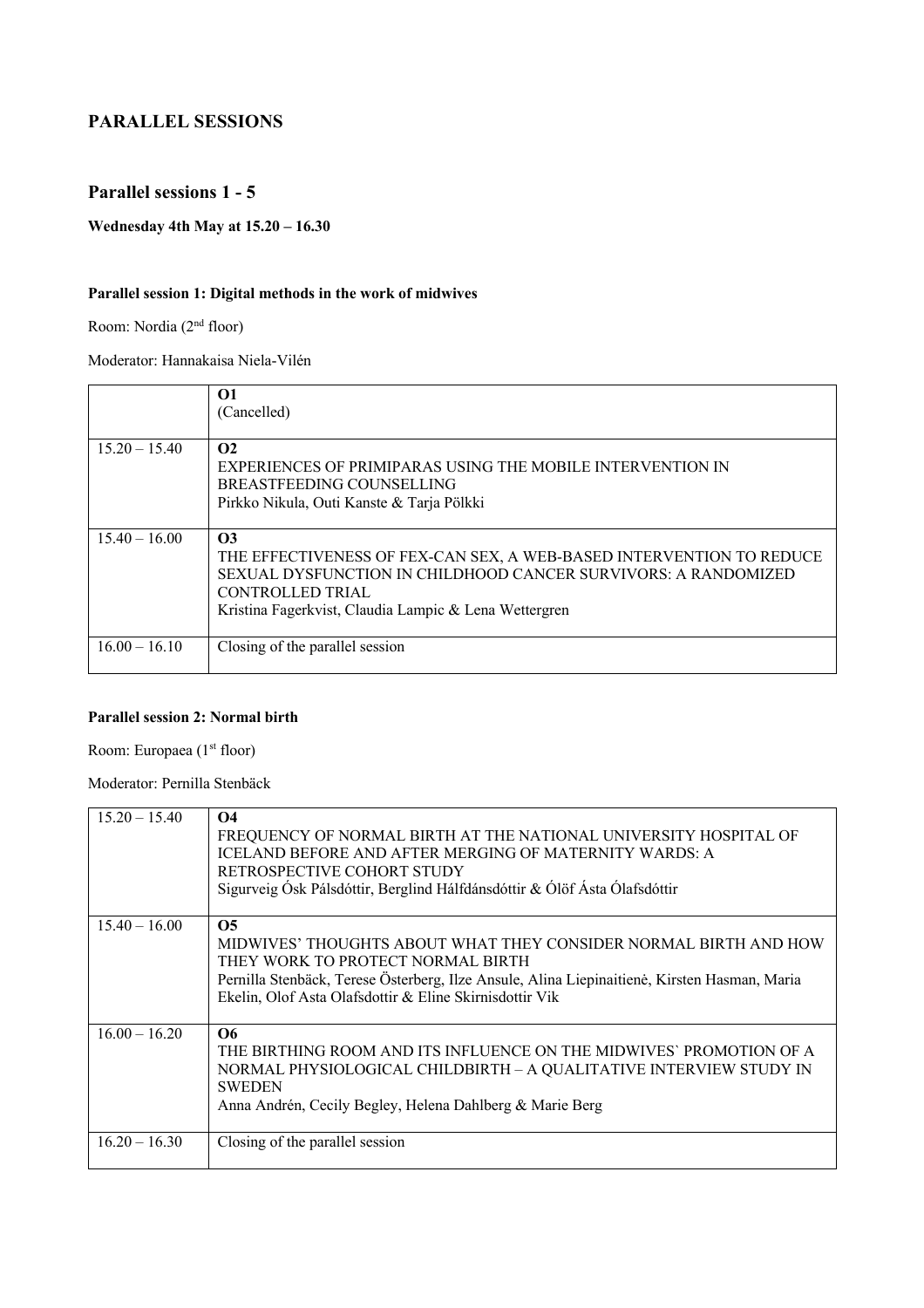#### **Parallel session 3: Existential aspects in the transition to parenthood**

Room: Nautica (1<sup>st</sup> floor)

Moderator: Pia Liljeroth

| $15.20 - 15.40$ | $\Omega$<br>TO ME IT IS NO. 42! EXISTENTIAL ASPECTS IN MOTHER- AND FATHERHOOD<br>TRANSITION BASED ON INTERVIEWS AND A THEATRE WORKSHOP<br>Christina Prinds, Dorte Toudal Viftrup, Connie Timmerman, Jette Ammentorp, Niels Christian<br>Hvidt, Henry Larsen & Dorte Hvidtjørn |
|-----------------|-------------------------------------------------------------------------------------------------------------------------------------------------------------------------------------------------------------------------------------------------------------------------------|
| $15.40 - 16.00$ | <b>O8</b><br>CONTINUING BONDS IN BEREAVED PARENTS AFTER LOSS IN PREGNANCY,<br>STILLBIRTH OR NEONATAL DEATH<br>Maria Birkegård Brintow, Christina Prinds & Dorte Hvidtjørn                                                                                                     |
| $16.00 - 16.20$ | $\Omega$<br>MIDWIVES SUPPORTING BEREAVED PARENTS IN A SPECIALIZED UNIT<br>Dorte Hvidtjørn, Sofie Mørk, Mette Eklund, Rikke Damkjær Maimburg & Tine Brink Henriksen                                                                                                            |
| $16.20 - 16.30$ | Closing of the parallel session                                                                                                                                                                                                                                               |

# **Parallel session 4: Caring for vulnerable women 1**

Room: Fennia 1 (2nd floor)

Moderator: Sari Haapio

| $15.20 - 15.40$ | O10<br>PEER SUPPORT PROGRAM FOR MOTHERS WITH DISABILITIES: EDUCATING PEER<br>SUPPORT MOTHERS TO SUPPORT THE NEEDS OF NEW MOTHERS WITH<br><b>DISABILITIES</b><br>Anni Täckman & Jaana Tiiri                       |
|-----------------|------------------------------------------------------------------------------------------------------------------------------------------------------------------------------------------------------------------|
| $15.40 - 16.00$ | <b>O11</b><br>SOCIODEMOGRAPHIC FACTORS AFFECTING RESPECTFUL CARE, AUTONOMY,<br>MISTREATMENT AND CHILDBIRTH EXPERIENCE<br>Edythe L. Mangindin, Helga Gottfreðsdóttir, Kathrin Stoll, Franka Cadée & Emma M. Swift |
| $16.00 - 16.20$ | O93<br>PSYCHOLOGICAL HEALTH OF PREGNANT AND POSTPARTUM WOMEN BEFORE<br>AND DURING THE COVID-19 PANDEMIC<br>Yvonne (Fontein) Kuipers & Eveline Mestdagh                                                           |
|                 | O <sub>12</sub><br>(Cancelled)                                                                                                                                                                                   |
| $16.20 - 16.30$ | Closing of the parallel session                                                                                                                                                                                  |

### **Parallel session 5: Postnatal care 1**

Room: Fennia 2 (2nd floor)

Moderator: Heli Mäkelä

15.20 – 15.40 **O13**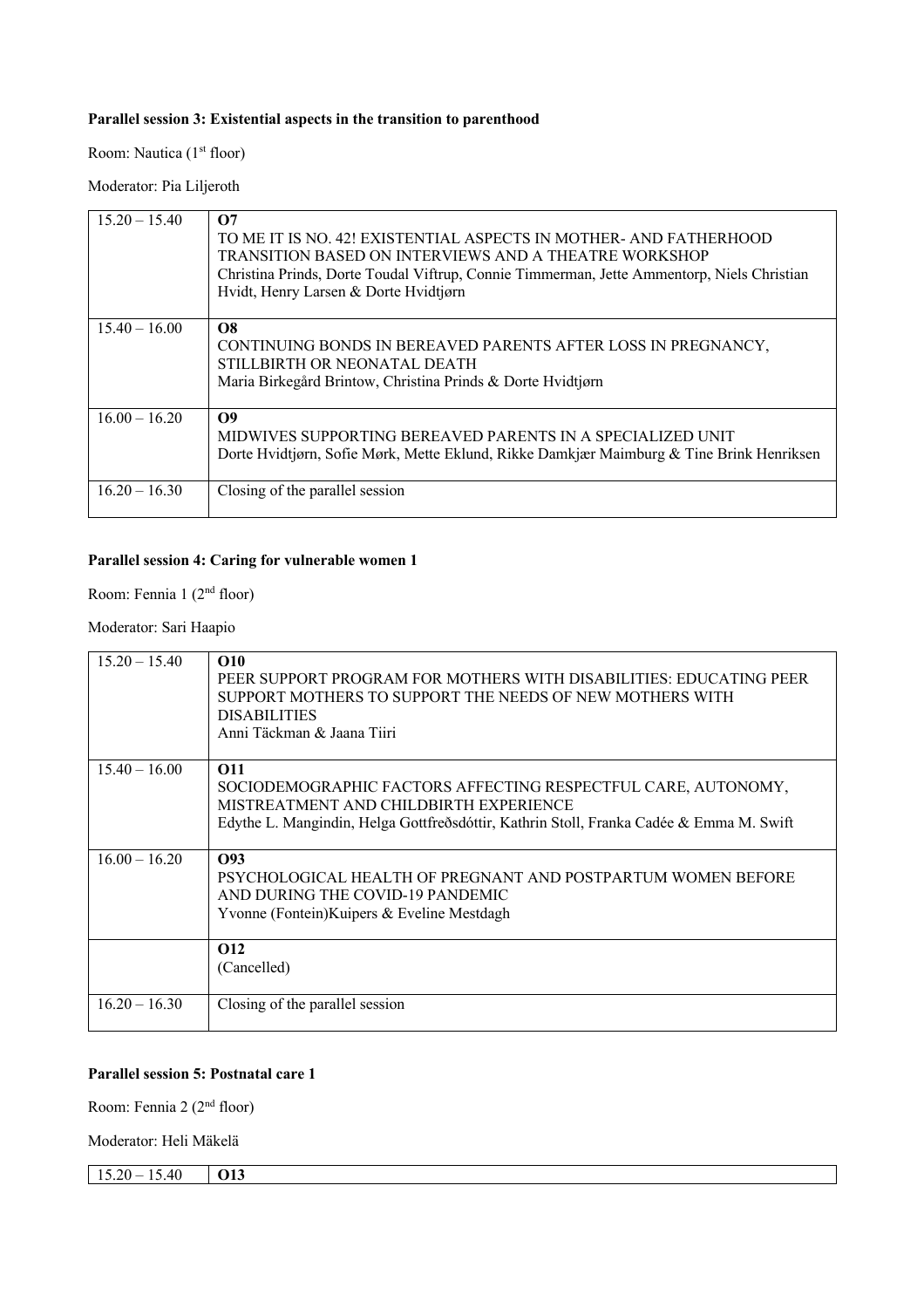|                 | WOMAN'S POSTNATAL CARING EXPERIENCES AFTER AN EMERGENCY SECTION-<br>A QUALITATIVE STUDY<br>Monica Nilsen Mørch, Eva Sommerseth & Bente Dahl                                                                                                                                         |
|-----------------|-------------------------------------------------------------------------------------------------------------------------------------------------------------------------------------------------------------------------------------------------------------------------------------|
| $15.40 - 16.00$ | O <sub>14</sub><br>THE EXPERIENCE AND NEEDS OF PUERPERAL WOMEN WHO HAVE HAD A CHILD<br>AFTER FOLLOWING ASSISTED REPRODUCTIVE TECHNOLOGIES (ART); A<br><b>QUALITATIVE STUDY</b><br>Catja Warmelink, Carolien de Boer, Leonie Brandes, Anne Tempelman & Willemijn Warmink-<br>Perdijk |
| $16.00 - 16.20$ | O <sub>15</sub><br>LEARNING TO BREASTFEED DURING A PANDEMIC<br>Ann Helen Høghjelle Stette, Cathrine Thorsteinsen & Lena Henriksen                                                                                                                                                   |
| $16.20 - 16.30$ | Closing of the parallel session                                                                                                                                                                                                                                                     |

### **Parallell sessions 6 - 10**

### **Thursday 5th May at 8.30 – 10.20**

### **Parallel session 6: COVID-19 and midwifery 1**

Room: Fennia 2 (2<sup>nd</sup> floor)

#### Moderator: Lisa Holm Rinne

| $8.30 - 8.50$  | O <sub>16</sub><br>CHANGES IN OBSTETRIC INTERVENTIONS AND PRETERM BIRTH DURING COVID-<br>19: A NATIONWIDE STUDY FROM ICELAND<br>Kristjana Einarsdóttir, Emma Marie Swift & Helga Zoega                                                                                                                                   |
|----------------|--------------------------------------------------------------------------------------------------------------------------------------------------------------------------------------------------------------------------------------------------------------------------------------------------------------------------|
| $8.50 - 9.10$  | O <sub>17</sub><br>QUALITY OF FACILITY-BASED MATERNAL AND NEWBORN CARE IN NORWAY<br>DURING THE COVID-19 PANDEMIC: A CROSS-SECTIONAL STUDY<br>Ingvild Hersoug Nedberg, Eline Skirnisdottir Vik, Sigrun Kongslien, Ilaria Mariani, Emanuelle<br>Pessa Valente, Benedetta Covi & Marzia Lazzerini                           |
| $9.10 - 9.30$  | <b>O18</b><br>LARGE GAPS IN THE QUALITY OF HEALTH CARE PROVIDED TO MOTHERS DURING<br>THE COVID-19 PANDEMIC IN SWEDEN: A CROSS-SECTIONAL STUDY BASED ON<br>WHO STANDARDS<br>Mehreen Zaigham, Karolina Linden, Verena Sengpiel, Ilaria Mariani, Emanuelle Pessa Valente,<br>Marzia Lazzerini, Benedetta Covi & Helen Elden |
| $9.30 - 9.50$  | O <sub>19</sub><br>THE MIDWIFERY PROFESSION AND QUALITY MIDWIFERY CARE IN BANGLADESH<br>DURING THE COVID-19 PANDEMIC - A FOCUS GROUP DISCUSSION INQUIRY WITH<br>MIDWIVES AND MIDWIFERY EDUCATORS<br>Ulrika Byrskog, Svava Gudjonsdottir, Jonna Holmedahl, Noor Islam Pappu & Kerstin Erlandsson                          |
| $9.50 - 10.10$ | O <sub>20</sub><br>WORKING CONDITIONS FOR HOSPITAL-BASED MATERNITY AND NEONATAL<br>HEALTH CARE WORKERS DURING EXTRAORDINARY SITUATIONS – A PRE-/POST<br>COVID-19 PANDEMIC ANALYSIS AND LESSONS LEARNED                                                                                                                   |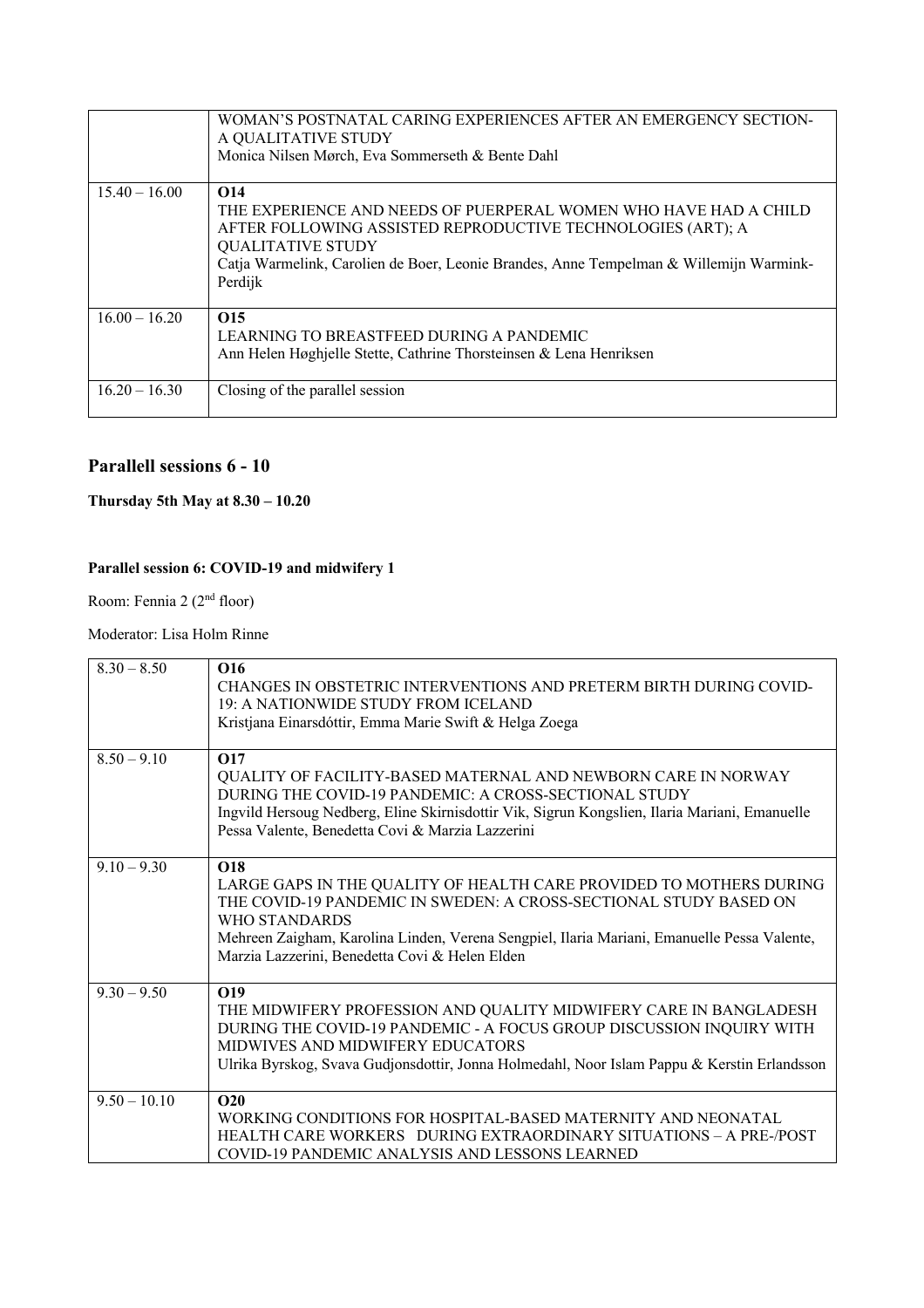|                 | Magnus Akerstrom, Ylva Carlsson, Verena Sengpiel, Malin Veje, Anders Elfvin, Ingibjörg H.<br>Jonsdottir, Alessio Degl'Innocenti, Linda Ahlstrom, Helle Wijk & Karolina Linden |
|-----------------|-------------------------------------------------------------------------------------------------------------------------------------------------------------------------------|
| $10.10 - 10.20$ | Closing of the parallel session                                                                                                                                               |

#### **Parallel session 7: Induction of labour**

Room: Europaea (1<sup>st</sup> floor)

#### Moderator: Heli Mäkelä

| $8.30 - 8.50$   | O <sub>21</sub><br>DISRUPTION OF PHYSIOLOGICAL LABOUR AMONG NULLIPAROUS WOMEN AT<br><b>TERM</b><br>Eva Rydahl, Mette Juhl, Eugene Declercq & Rikke Damkjær Maimburg                                                                                                                        |
|-----------------|--------------------------------------------------------------------------------------------------------------------------------------------------------------------------------------------------------------------------------------------------------------------------------------------|
| $8.50 - 9.10$   | O22<br>A QUALITATIVE STUDY OF WOMEN'S EXPERIENCE OF LABOUR INDUCTION FOR<br>WOMEN PARTICIPATING IN A STUDY COMPARING INDUCTION IN LATE-AND<br>POSTTERM PREGNANCY<br>Helena Nilvér, Ingela Lundgren, Helen Elden & Anna Dencker                                                             |
| $9.10 - 9.30$   | O <sub>23</sub><br>INDUCTION OF LABOUR FOR NON-MEDICAL REASONS, AND ITS IMPACT ON<br>MATERNAL AND CHILD'S HEALTH, A 16 YEAR AUSTRALIAN POPULATION BASED<br>LINKED-DATA STUDY<br>Lilian Peters, Charlene Thorton, Soo Downe, Anna Seijmonsbergen-Schermers, Ank de Jonge &<br>Hannah Dahlen |
| $9.30 - 9.50$   | O <sub>24</sub><br>ROUTINE INDUCTION IN LATE-TERM PREGNANCIES: FOLLOW-UP OF A DANISH<br><b>INDUCTION OF LABOUR PARADIGM</b><br>Eva Rydahl, Eugene Declercq, Mette Juhl & Rikke Damkjær Maimburg                                                                                            |
| $9.50 - 10.10$  | O <sub>25</sub><br>A DECISION-MAKING TOOL ON ROUTINE LABOUR INDUCTION FOR WOMEN<br>WHOSE PREGNANCY IS IN THE LATTER PART OF THE TERM PERIOD<br>Mette Juhl, Eva Rydahl & Jette Aaroe Clausen                                                                                                |
| $10.10 - 10.20$ | Closing of the parallel session                                                                                                                                                                                                                                                            |

# **Parallel session 8: Sexual and reproductive health and rights**

Room: Fennia 1 (2<sup>nd</sup> floor)

Moderator: Katriina Bildjuschkin

| $8.30 - 8.50$ | $\Omega$<br>SWEDISH MIDWIVES' AND GYNAECOLOGISTS' ATTITUDES TO SEXUAL AND<br>REPRODUCTIVE HEALTH AND RIGHTS AND GENDER EQUALITY<br>Lise Eriksson, Andrey Tibajev, Pontus Strimling & Birgitta Essén |
|---------------|-----------------------------------------------------------------------------------------------------------------------------------------------------------------------------------------------------|
| $8.50 - 9.10$ | $\Omega$<br>ROLE OF MIDWIVES IN PREVENTION AND CARE OF THE SURVIVORS OF FEMALE<br>GENITAL MUTILATION/CUTTING (FGM/C)<br>Mimmi Koukkula & Reija Klemetti                                             |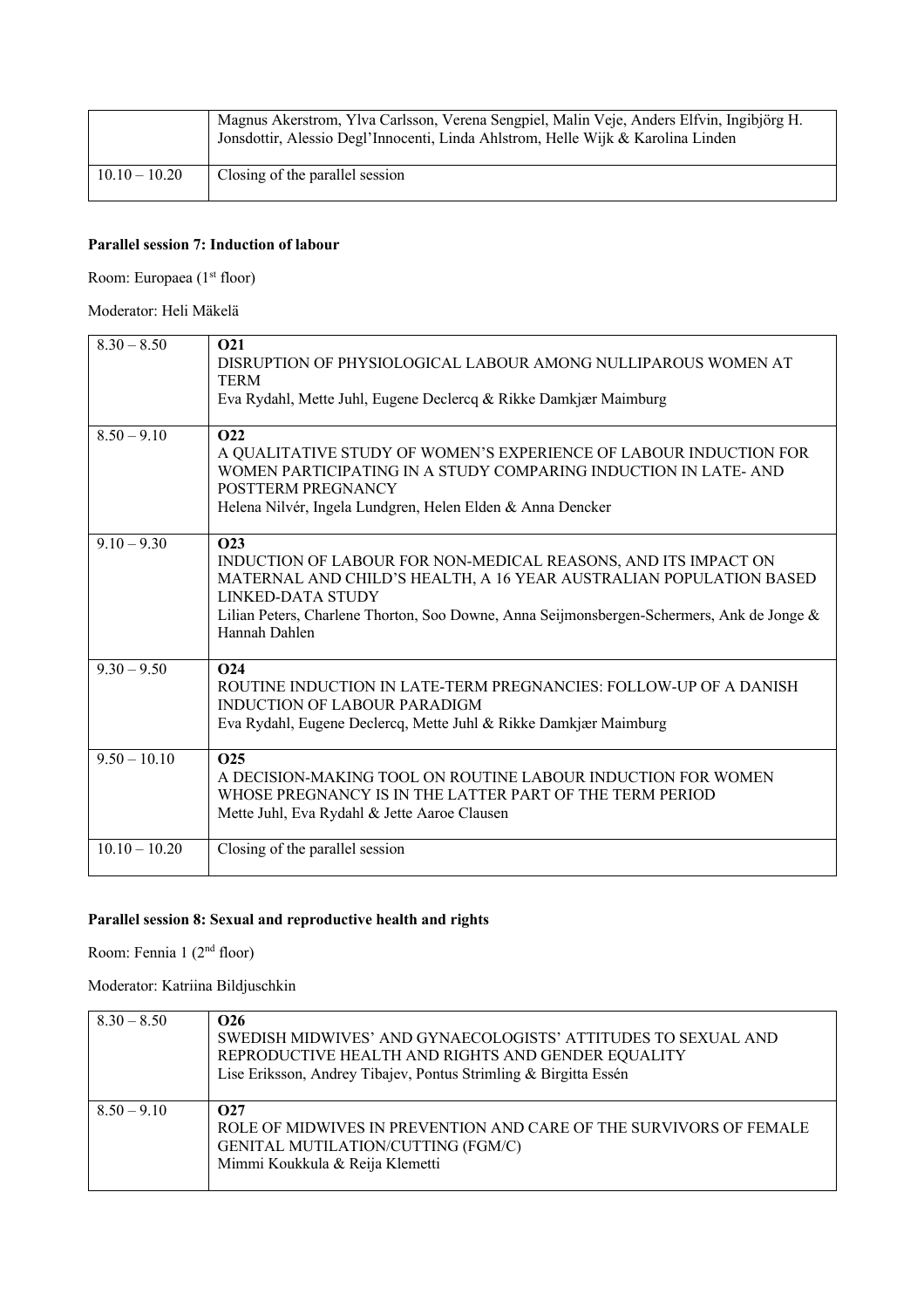| $9.10 - 9.30$   | <b>O28</b><br>BIRTH OUTCOMES OF WOMEN REPORTING A HISTORY OF VIOLENCE INCLUDING<br>DOMESTIC VIOLENCE DURING PREGNANCY: A LONGITUDINAL COHORT STUDY<br>Hafrún Rafnar Finnbogadóttir, Kathleen Baird & Li Thies-Lagergren                                         |
|-----------------|-----------------------------------------------------------------------------------------------------------------------------------------------------------------------------------------------------------------------------------------------------------------|
| $9.30 - 9.50$   | $\Omega$<br>INTIMATE PARTNER VIOLENCE AND THE ASSOCIATION OF PREGNANCY<br>INTENDEDNES – A CROSS-SECTIONAL STUDY IN SOUTHEASTERN NORWAY<br>Eva Marie Engebakken Flaathen, Mirjam Lukasse, Milada Cvancarova Småstuen, Lisa<br>Garnweidner-Holme & Lena Henriksen |
| $9.50 - 10.10$  | <b>O30</b><br>MATERNITY WARD CUSTOMERS WITH INTIMATE PARTNER VIOLENCE<br><b>EXPERIENCES</b><br>Raakel Viheroksa, Katri Vehviläinen-Julkunen & Päivi Kankkunen                                                                                                   |
| $10.10 - 10.20$ | Closing of the parallel session                                                                                                                                                                                                                                 |

### **Parallel session 9: Professionalisation and education**

Room: Nordia (2nd floor)

Moderator: Pernilla Stenbäck

| $8.30 - 8.50$   | <b>O31</b><br>THE CURRENT STATE OF PROFESSIONALISATION OF MIDWIFERY IN EUROPE<br>Joeri Vermeulen, Ans Luyben, Rhona O'Connell, Patricia Gillen, Ramon Escuriet & Valerie<br>Fleming                                            |
|-----------------|--------------------------------------------------------------------------------------------------------------------------------------------------------------------------------------------------------------------------------|
| $8.50 - 9.10$   | <b>O32</b><br>AUGMENTED REALITY (AR) BASED TRAINING - RESUSCITATION OF A NEWBORN<br>Kristina Luksch, Nicola H. Bauer, Jonas Blattgerste, Carmen Lewa, Matthias Joswig, Thies<br>Pfeiffer, Thorsten Schäfer & Annette Bernloehr |
| $9.10 - 9.30$   | <b>O33</b><br>ENHANCING LEADERSHIP IN MIDWIFERY CURRICULUM ON PROMOTING NORMAL<br><b>BIRTH</b><br>Leonie Welling, Ólöf Ásta Ólafsdóttir, Elke Tichelman & Berglind Hálfdánsdóttir                                              |
| $9.30 - 9.50$   | O34<br>IMPLEMENTING POSTPARTUM HAEMORRHAGE SIMULATION IN THE MIDWIFERY<br><b>CURRICULUM</b><br>Lea Brinkmann & Eva Rydahl                                                                                                      |
| $9.50 - 10.10$  | O <sub>35</sub><br>IMPLEMENTATION OF A PROCESSORIENTED REFLECTION MODEL FOR<br>HEALTHCARE PROFESSIONALS TO IMPROVE QUALITY OF INTRAPARTUM CARE IN<br>DEMOGRATIC REPUBLIC OF CONGO<br>Marie Berg, Maria Hogenäs & Malin Bogren  |
| $10.10 - 10.20$ | Closing of the parallel session                                                                                                                                                                                                |

# **Parallel session 10: Care related to fear, anxiety and depression**

Room: Nautica (1<sup>st</sup> floor)

Moderator: Sari Haapio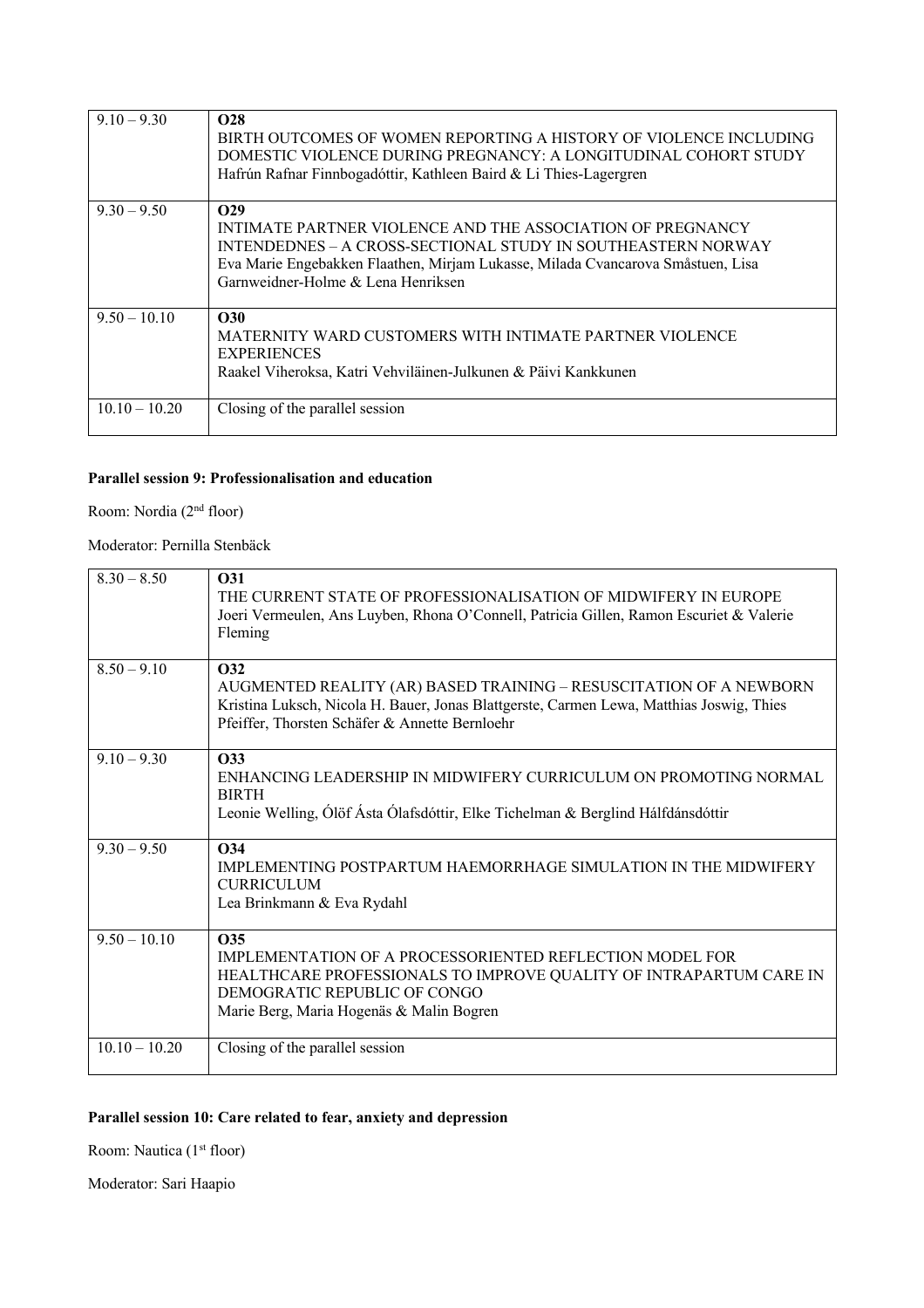| $8.30 - 8.50$   | O <sub>36</sub><br>PRECONCEPTION FEAR OF CHILDBIRTH: EXPERIENCES AND NEEDS OF WOMEN<br>FEARING CHILDBIRTH WHILE NOT PREGNANT<br>Elisabet Rondung & Elin Ternström                                                                                                                                            |
|-----------------|--------------------------------------------------------------------------------------------------------------------------------------------------------------------------------------------------------------------------------------------------------------------------------------------------------------|
| $8.50 - 9.10$   | O37<br>THE TRAJECTORY OF FEAR OF BIRTH DURING AND AFTER PREGNANCY IN<br>WOMEN LIVING IN A RURAL AREA FAR FROM THE HOSPITAL AND ITS LABOUR<br>WARD<br>Ingegerd Hildingsson                                                                                                                                    |
| $9.10 - 9.30$   | <b>O38</b><br>HELPING FACTORS AND DESIRED SUPPORT FROM PROFESSIONALS FOR<br>MULTIPARAS WITH FEAR OF CHILDBIRTH<br>Laura Sandström & Anna Liisa Aho                                                                                                                                                           |
| $9.30 - 9.50$   | O39<br>MIDWIFES ROLE AND PROMOTION OF EARLY INTERVENTION TOWARDS<br>PRENATAL ANXIETY AND DEPRESSION IN THE FAROE ISLANDS; - AN<br>INTERSECTORIAL SHARED CARE-ORGANISATION<br>Sanne Storm, Annika Hoydal & Margretha Thomsen                                                                                  |
| $9.50 - 10.10$  | <b>O40</b><br>EFFECT OF SUPERVISED GROUP EXERCISE ON PSYCHOLOGICAL WELL-BEING<br>AMONG PREGNANT WOMEN WITH OR AT HIGH RISK OF DEPRESSION (THE EWE<br>STUDY): A RANDOMIZED CONTROLLED TRIAL.<br>Lotte Broberg, Ann Tabor, Susanne Rosthøj, Mette Backhausen, Vibe G Frokjaer, Peter Damm &<br>Hanne K Hegaard |
| $10.10 - 10.20$ | Closing of the parallel session                                                                                                                                                                                                                                                                              |

# **Parallel sessions 11 - 15**

**Thursday 5th May at 14.00 – 15.10**

# **Parallel session 11: Family life and couple relationships**

Room: Nautica (1<sup>st</sup> floor)

Moderator: Sari Haapio

| $14.00 - 14.20$ | <b>O41</b><br>"FAMILY LIFE STARTS AT HOME" - FATHERS' EXPERIENCES OF A NEWLY<br>IMPLEMENTED SWEDISH HOME-BASED POSTNATAL CARE MODEL<br>Margareta Johansson, Petra Östlund, Cecilia Holmqvist & Michael B. Wells |
|-----------------|-----------------------------------------------------------------------------------------------------------------------------------------------------------------------------------------------------------------|
| $14.20 - 14.40$ | <b>O42</b><br>SEXUAL HEALTH AFTER CHILDBIRTH: PREVALENCE, RISK FACTORS AND NEED<br><b>FOR CARE</b><br>Frederique Lont, Emma Wassenaar, Corine Verhoeven, Jens Henrichs, Catja Warmelink &<br>Caroline Geerts    |
| $14.40 - 15.00$ | <b>O43</b><br>PARENTAL-COUPLE SEPARATION DURING THE TRANSITION TO PARENTHOOD                                                                                                                                    |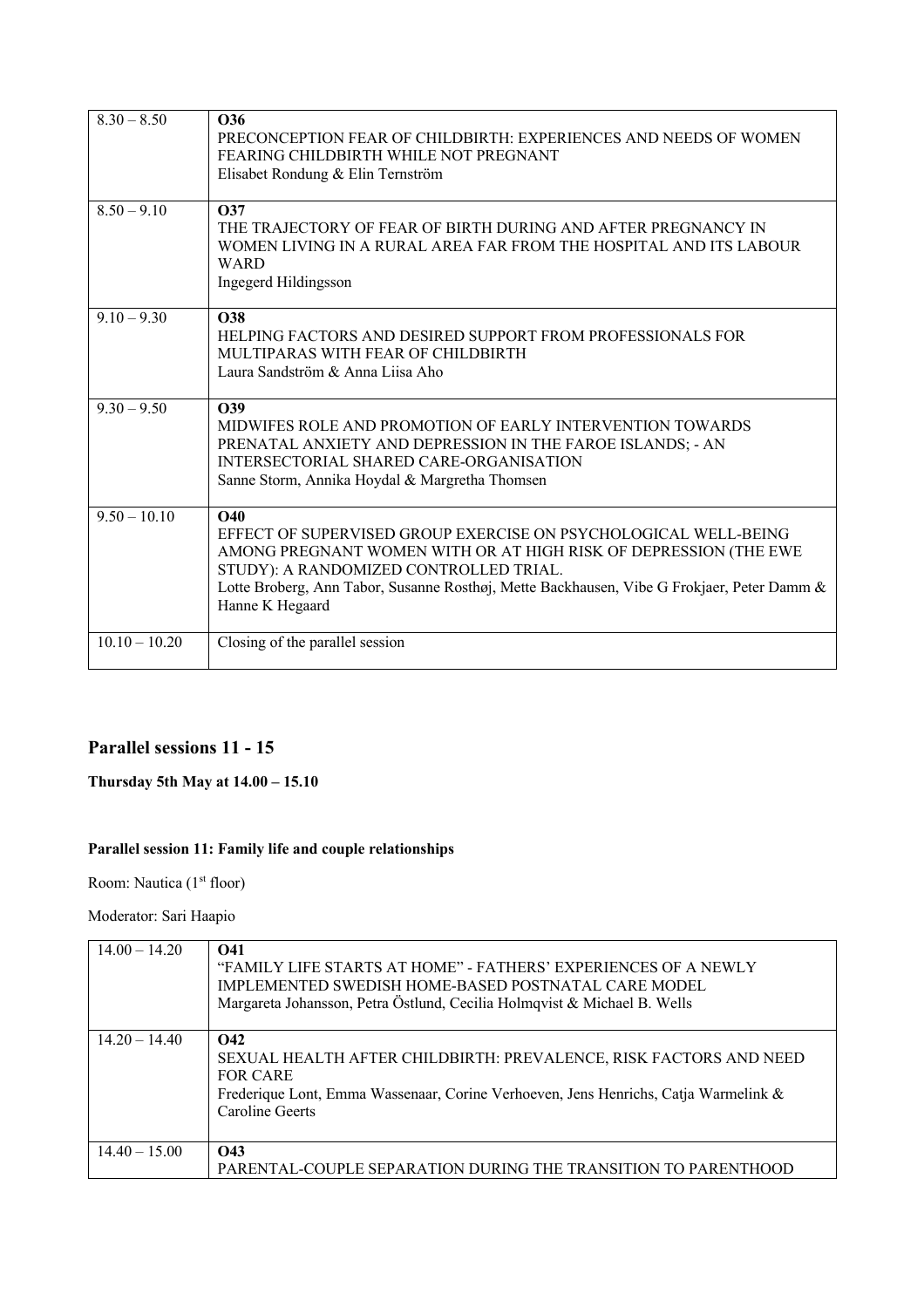|                 | Åsa Gamgam Leanderz, Jenny Hallgren, Maria Henricson, Margaretha Larsson & Caroline<br>Bäckström |
|-----------------|--------------------------------------------------------------------------------------------------|
| $15.00 - 15.10$ | Closing of the parallel session                                                                  |

#### **Parallel session 12: Pain control in childbirth**

Room: Europaea (1<sup>st</sup> floor)

#### Moderator: Mervi Hakala

| $14.00 - 14.20$ | <b>O44</b><br>INTRAPARTUM PUDENDAL NERVE BLOCK ANALGESIA AND CHILDBIRTH<br>EXPERIENCE IN PRIMIPAROUS WOMEN<br>Åsa Henning Waldum, Mirjam Lukasse, Anne Cathrine Staff, Ragnhild Sørum Falk, Ingvil<br>Krarup Sørbye & Anne Flem Jacobsen |
|-----------------|------------------------------------------------------------------------------------------------------------------------------------------------------------------------------------------------------------------------------------------|
| $14.20 - 14.40$ | <b>O45</b><br>WOMEN'S PERCEPTIONS OF COUNSELLING IN NON-PHARMACOLOGICAL PAIN<br>MANAGEMENT DURING LABOUR: A CROSS-SECTIONAL SURVEY<br>Mervi Hakala, Arja Rantala & Tarja Pölkki                                                          |
| $14.40 - 15.00$ | O <sub>46</sub><br>WOMEN'S PERCEPTIONS OF NONPHARMACOLOGICAL PAIN RELIEF METHODS<br>AND SATISFACTION WITH THEIR USE DURING LABOUR<br>Arja Rantala, Mervi Hakala & Tarja Pölkki                                                           |
| $15.00 - 15.10$ | Closing of the parallel session                                                                                                                                                                                                          |

### **Parallel session 13: Caring for migrant women**

Room: Nordia (2nd floor)

Moderator: Pirjo Koski

| $14.00 - 14.20$ | $\Omega$ 47<br>THE IMPACT OF GROUP ANTENATAL CARE ON SWEDISH-SOMALI WOMEN'S<br>RATINGS OF CARE AND EMOTIONAL WELLBEING. FINDINGS FROM A<br>HISTORICALLY CONTROLLED EVALUATION<br>Malin Ahrne, Erica Schytt, Ewa Andersson, Rhonda Small, Birgitta Essén & Ulrika Byrskog                         |
|-----------------|--------------------------------------------------------------------------------------------------------------------------------------------------------------------------------------------------------------------------------------------------------------------------------------------------|
| $14.20 - 14.40$ | <b>O48</b><br>"NO PAPERS, NO DOCTOR": A QUALITATIVE STUDY OF ACCESS TO MATERNITY<br>CARE SERVICES FOR UNDOCUMENTED IMMIGRANT WOMEN IN DENMARK<br>Julia Kadin Funge, Mathilde Christine Boye, Helle Johnsen & Marie Nørredam                                                                      |
| $14.40 - 15.00$ | O <sub>49</sub><br>DIFFERENCES IN MATERNAL AND PERINATAL OUTCOMES IN CHILDBIRTH BASED<br>ON CITIZENSHIP: A POPULATION-BASED COHORT STUDY IN ICELAND<br>Embla Ýr Guðmundsdóttir, Helga Gottfreðsdóttir, Marianne Nieuwenhuijze, Berglind<br>Hálfdánsdóttir, Mika Gissler & Kristjana Einarsdóttir |
| $15.00 - 15.10$ | Closing of the parallel session                                                                                                                                                                                                                                                                  |

#### **Parallel session 14: Pregnancy and prenatal care 1**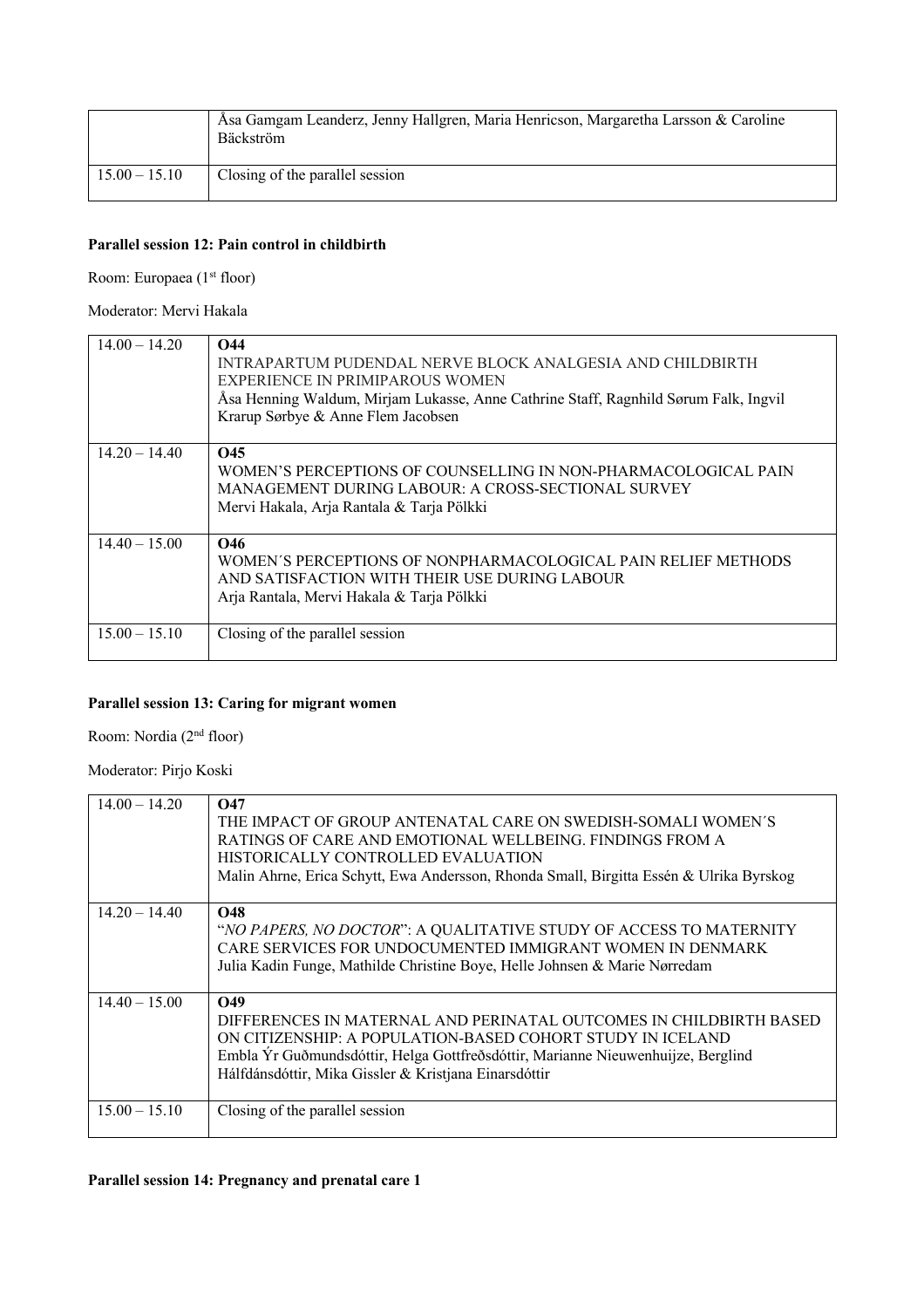# Room: Fennia 2 (2<sup>nd</sup> floor)

Moderator: Salla Asplund

| $14.00 - 14.20$ | O <sub>50</sub><br>WOMEN'S PERSONAL STRATEGIES ON MANAGING AND INTEGRATING ADVICE ON<br><b>GESTATIONAL DIABETES INTO THEIR LIVES - A QUALITATIVE STUDY</b><br>Lene Toxvig, Jane Hyldgaard Nielsen & Ingrid Jepsen           |
|-----------------|-----------------------------------------------------------------------------------------------------------------------------------------------------------------------------------------------------------------------------|
| $14.20 - 14.40$ | O <sub>51</sub><br>TARGET BEHAVIORS FOR WEIGHT MANAGEMENT INTERVENTIONS FOR<br>OVERWEIGHT PREGNANT WOMEN BY THE BEHAVIOUR CHANGE WHEEL<br>Johanna Saarikko, Hannakaisa Niela-Vilén & Anna Axelin                            |
| $14.40 - 15.00$ | O <sub>52</sub><br>USE OF NONSTEROIDAL ANTI-INFLAMMATORY DRUGS DURING PREGNANCY; A<br>DANISH NATIONWIDE DRUG UTILIZATION STUDY<br>Amani Meaidi, Lina Steinrud Mørch, Hanne K. Hegaard, Christian Torp-Pedersen & Ane L. Rom |
| $15.00 - 15.10$ | Closing of the parallel session                                                                                                                                                                                             |

# **Parallel session 15: Models for midwifery care 1**

Room: Fennia 1 (2nd floor)

Moderator: Pernilla Stenbäck

| $14.00 - 14.20$ | O <sub>53</sub><br>MODELS FOR MIDWIFERY CARE – A MAPPING REVIEW<br>Tine Schauer Eri, Marie Berg, Bente Dahl, Helga Gottfreðsdóttir, Eva Sommerseth & Christina<br>Prinds             |
|-----------------|--------------------------------------------------------------------------------------------------------------------------------------------------------------------------------------|
| $14.20 - 14.40$ | O54<br>WOMEN'S EXPERIENCES OF CASELOAD IN RURAL SWEDEN – A LONGING FOR A<br><b>SENSE OF SECURITY</b><br>Hanna Fahlbeck, Birgitta Larsson, Ingegerd Hildingsson & Margareta Johansson |
| $14.40 - 15.00$ | O <sub>55</sub><br>A CASELOAD MIDWIFERY MODEL AT KAROLINSKA UNIVERSITY HOSPITAL<br>HUDDINGE. MEDICAL SAFETY FOR THE MOTHER AND INFANT AFTER TWO YEARS<br>OF PRACTICE.<br>Mia Ahlberg |
| $15.00 - 15.10$ | Closing of the parallel session                                                                                                                                                      |

# **Parallel sessions 16 – 20 and a workshop**

**Thursday 5th May at 15.40 – 16.50**

### **Workshop: From idea to a full model of care - midwifery continuity of care model**

Leader: Mia Ahlberg Room: Press Room (1<sup>st</sup> floor)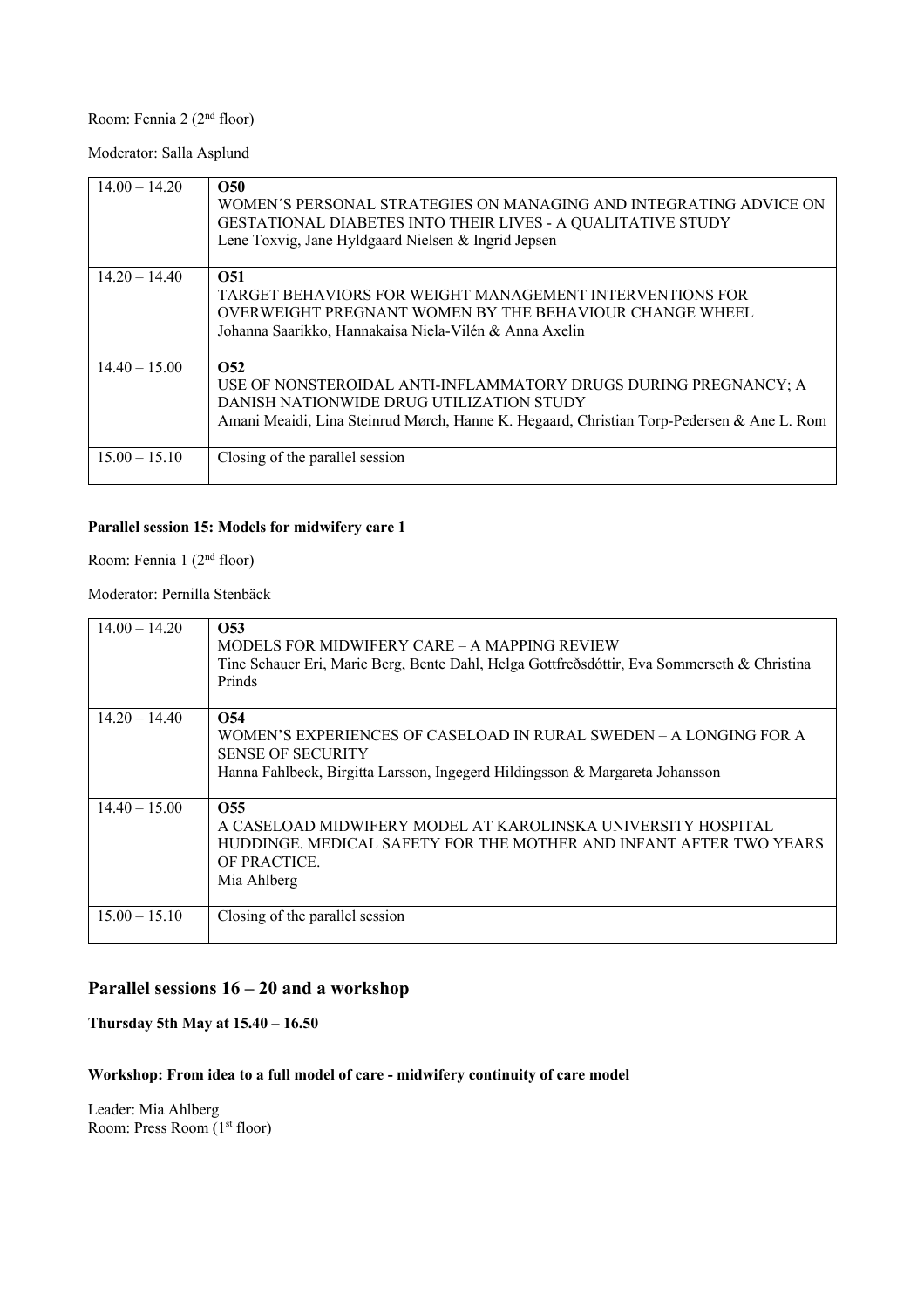| $15.40 - 16.40$ | Mia Ahlberg will lead a workshop on midwifery caseload model of care (The participation is      |
|-----------------|-------------------------------------------------------------------------------------------------|
|                 | l limited for max 25 participants – an enrollment beforehand via the website of the Congress is |
|                 | required.)                                                                                      |

### **Parallel session 16: Doula support for migrant women**

Room: Nautica (1<sup>st</sup> floor)

Moderator: Mariette Pontán

| $15.40 - 16.00$ | O56<br>THE COMMUNITY-BASED BILINGUAL DOULA - A NEW ACTOR FILLING GAPS IN<br>LABOUR CARE FOR MIGRANT WOMEN. FINDINGS FROM A QUALITATIVE STUDY<br>OF MIDWIVES' AND OBSTETRICIANS' EXPERIENCES<br>Erica Schytt, Anna Wahlberg, Rhonda Small, Amani Eltayb & Helena Lindgren                                                                              |
|-----------------|-------------------------------------------------------------------------------------------------------------------------------------------------------------------------------------------------------------------------------------------------------------------------------------------------------------------------------------------------------|
| $16.00 - 16.20$ | O <sub>57</sub><br>COMMUNITY-BASED BILINGUAL DOULA SUPPORT DURING LABOUR AND BIRTH<br>TO IMPROVE MIGRANT WOMEN'S INTRAPARTUM CARE EXPERIENCE AND<br>EMOTIONAL WELL-BEING – FINDINGS FROM A RANDOMISED CONTROLLED TRIAL<br>IN STOCKHOLM, SWEDEN<br>Erica Schytt, Helena Lindgren, Anna Wahlberg, Amani Eltayb, Nataliia Tsekhmestruk & Rhonda<br>Small |
| $16.20 - 16.40$ | O <sub>58</sub><br>COMMUNITY-BASED BILINGUAL DOULAS FOR MIGRANT WOMEN IN LABOUR AND<br>BIRTH: FINDINGS FROM A SWEDISH REGISTER-BASED COHORT STUDY<br>Ulrika Byrskog, Rhonda Small & Erica Schytt                                                                                                                                                      |
| $16.40 - 16.50$ | Closing of the parallel session                                                                                                                                                                                                                                                                                                                       |

#### **Parallel session 17: Woman-centred care**

Room: Nordia (2nd floor)

Moderator: Anita Wikberg

| $15.40 - 16.00$ | O <sub>59</sub><br>WHAT WOMEN EMPHASISE AS IMPORTANT ASPECTS OF CARE IN CHILDBIRTH -<br>AN ONLINE SURVEY<br>Carina Vedeler, Anne Britt Vika Nilsen, Ellen Blix, Soo Downe & Tine Schauer Eri                                                  |
|-----------------|-----------------------------------------------------------------------------------------------------------------------------------------------------------------------------------------------------------------------------------------------|
| $16.00 - 16.20$ | <b>O60</b><br>EVALUATING THE USEFULNESS OF A MIDWIFERY MODEL OF WOMAN-CENTRED<br>CARE (MIMO) IN PRACTICE AT A LABOUR WARD IN SWEDEN<br>Ingela Lundgren, Olof Asta Olafsdottir, Christina Nilsson, Malin Hansson, Anna Dencker &<br>Marie Berg |
| $16.20 - 16.40$ | O61<br>AUTONOMY DURING CHILDBIRTH: A PHENOMENOLOGICAL HERMENEUTICAL<br>ANALYSIS OF PERSONAL AUTONOMY EXPERIENCED BY WOMEN GIVING BIRTH<br>Karen Bøhrnsen                                                                                      |
| $16.40 - 16.50$ | Closing of the parallel session                                                                                                                                                                                                               |

#### **Parallel session 18: Pregnancy and prenatal care 2**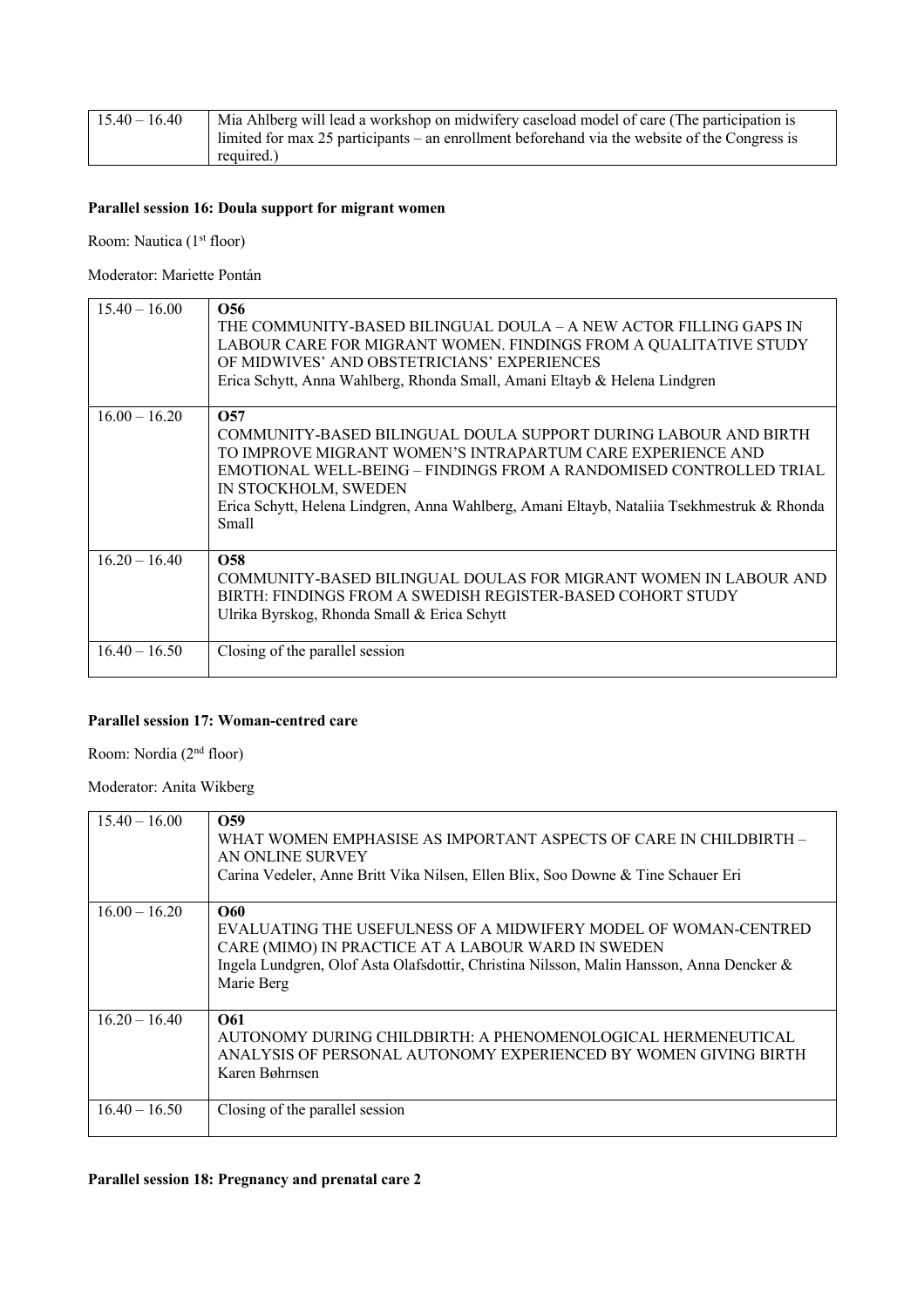# Room: Fennia 2 (2nd floor)

Moderator: Lisa Holm Rinne

| $15.40 - 16.00$ | O62<br>EFFECTS OF A MIDWIFE-COORDINATED MATERNITY CARE INTERVENTION<br>(CHROPREG) VS. STANDARD CARE: RESULTS FROM A RANDOMIZED CONTROLLED<br><b>TRIAL</b><br>Mie G de Wolff, Julie Midtgaard, Marianne Johansen, Ane L Rom, Susanne Rosthøj, Ann Tabor<br>& Hanne K Hegaard |
|-----------------|-----------------------------------------------------------------------------------------------------------------------------------------------------------------------------------------------------------------------------------------------------------------------------|
| $16.00 - 16.20$ | O63<br>CONTEXTUAL FACTORS INFLUENCING THE MAMAACT INTERVENTION ACROSS<br>DENMARK - A QUALITATIVE STUDY OF NON-WESTERN IMMIGRANT WOMEN'S<br>RESPONSE TO PREGNANCY COMPLICATIONS IN EVERYDAY LIFE<br>Helle Johnsen, Ulla Christensen, Mette Juhl & Sarah Fredsted Villadsen   |
| $16.20 - 16.40$ | O64<br>REVIEWING BIRTH EXPERIENCE WITH A KNOWN MIDWIFE FOLLOWING A HIGH-<br>RISK PREGNANCY: A PROCESS EVALUATION<br>Valgerður Lísa Sigurðardóttir, Jenny Gamble, Herdís Sveinsdóttir, Berglind Guðmundsdóttir &<br>Helga Gottfreðsdóttir                                    |
| $16.40 - 16.50$ | Closing of the parallel session                                                                                                                                                                                                                                             |

### **Parallel session 19: Intrapartum care 1**

Room: Europaea (1<sup>st</sup> floor)

Moderator: Johanna Nyyssölä

| $15.40 - 16.00$ | O <sub>65</sub><br>AN ETHNOGRAPHY OF THE INFLUENCE AND MEANING OF THE HOSPITAL<br>BIRTHING ROOM FOR LABOURING NULLIPAROUS WOMEN<br>Lisa Goldkuhl, Lisen Dellenborg, Marie Berg, Helle Wijk & Christina Nilsson  |
|-----------------|-----------------------------------------------------------------------------------------------------------------------------------------------------------------------------------------------------------------|
| $16.00 - 16.20$ | O <sub>66</sub><br>MANAGEMENT OF THE ACTIVE SECOND STAGE OF LABOR IN WATERBIRTHS<br>COMPARED WITH CONVENTIONAL BIRTHS<br>Hanna Ulfsdottir, Sissel Saltvedt, Malin Edqvist & Susanne Georgsson                   |
| $16.20 - 16.40$ | O67<br>BUSY DAY EFFECT ON INTRAPARTUM ADVERSE MATERNAL OUTCOMES – A<br>POPULATION BASED STUDY OF 601 247 SINGLETON DELIVERIES<br>Riitta Vilkko, Sari Räisänen, Mika Gissler, Vedran Stefanovic & Seppo Heinonen |
| $16.40 - 16.50$ | Closing of the parallel session                                                                                                                                                                                 |

### **Parallel session 20: Postnatal care 2**

Room: Fennia 1 (2nd floor)

Moderator: Heli Mäkelä

 $15.40 - 16.00$  068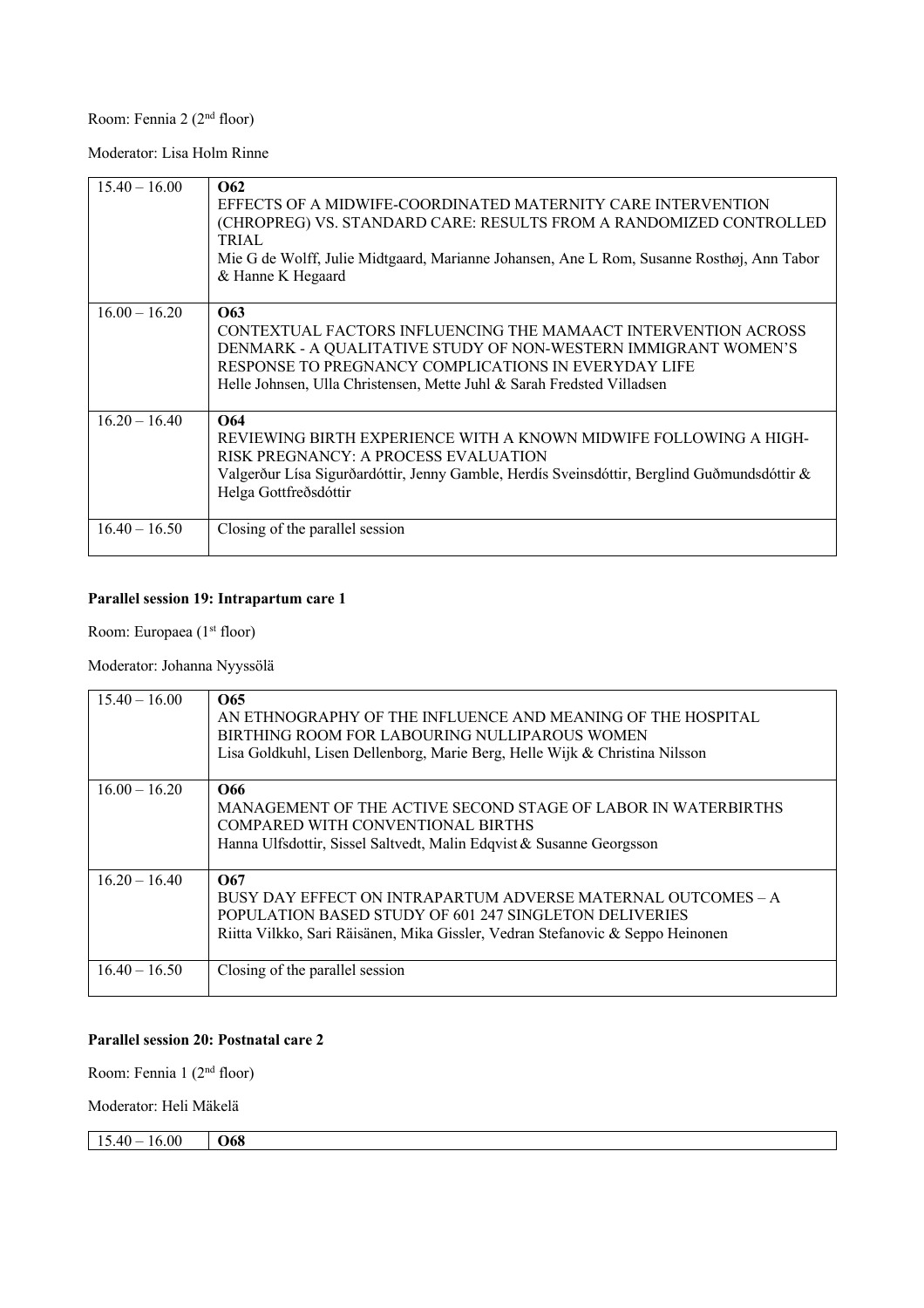|                 | SUPPORT DURING THE POSTNATAL PERIOD – EVALUATION OF MOTHERS AND<br>MIDWIVES' EXPERIENCES OF A NEW COORDINATED POSTNATAL CARE-MODEL IN<br>A MIDWIFERY CLINIC<br>Ragnhild Eikemo & Mia Barimani |
|-----------------|-----------------------------------------------------------------------------------------------------------------------------------------------------------------------------------------------|
| $16.00 - 16.20$ | O69<br>'THEY WERE MORE OF A HINDRANCE THAN A HELP': HOW CAN HEALTHCARE<br>WORKERS PROVIDE BETTER SUPPORT FOR WOMEN IN THE POSTNATAL PERIOD?<br>Vivien Swanson & Leena Hannula                 |
| $16.20 - 16.40$ | O70<br>MOTHERS' SELF-EFFICACY AND PARENTING SATISFACTION DURING THE<br>POSTPARTUM PERIOD – EVALUATION OF AN INFANT CALMING INTERVENTION<br>Elina Botha                                        |
| $16.40 - 16.50$ | Closing of the parallel session                                                                                                                                                               |

### **Parallel sessions 21 – 25**

#### **Friday 6th May at 8.30 – 10.20**

### **Parallel session 21: Medicalisation of childbearing -symposium**

Room: Europaea (1<sup>st</sup> floor)

#### Moderator: Pia Liljeroth

| $8.30 - 8.55$  | O71<br>MEDICALISATION IN PREGNANCY AND CHILDBIRTH - What it is, and how it influences<br>contemporary maternity care? (Part 1)<br>Eva Rydahl                                               |
|----------------|--------------------------------------------------------------------------------------------------------------------------------------------------------------------------------------------|
| 8.55-9.20      | $\Omega$<br>MEDICALISATION IN PREGNANCY AND CHILDBIRTH – do we have a problem? (Part 2)<br>Eva Rydahl                                                                                      |
| 9.20-9.35      | O73<br>POTENTIAL FOR IMPROVEMENT IN NORWEGIAN LABOUR CARE<br>Gry Skogheim & Ingela Lundgren                                                                                                |
| 9.35-9.50      | O74<br>THE OVERUSE OF INTRAPARTUM CARDIOTOCOGRAPHY (CTG) FOR LOW-<br>RISKWOMEN – AN ACTOR-NETWORK THEORY ANALYSIS<br>Ingrid Jepsen, Ellen Blix, Helen Cooke, Stine W. Adrian & Robyn Maude |
| $9.50 - 10.20$ | A PANEL QUESTION AND ANSWER SESSION                                                                                                                                                        |

### **Parallel session 22: Provision of contraception and contraceptive counselling**

Room: Nautica (1<sup>st</sup> floor)

Moderator: Lisa Holm Rinne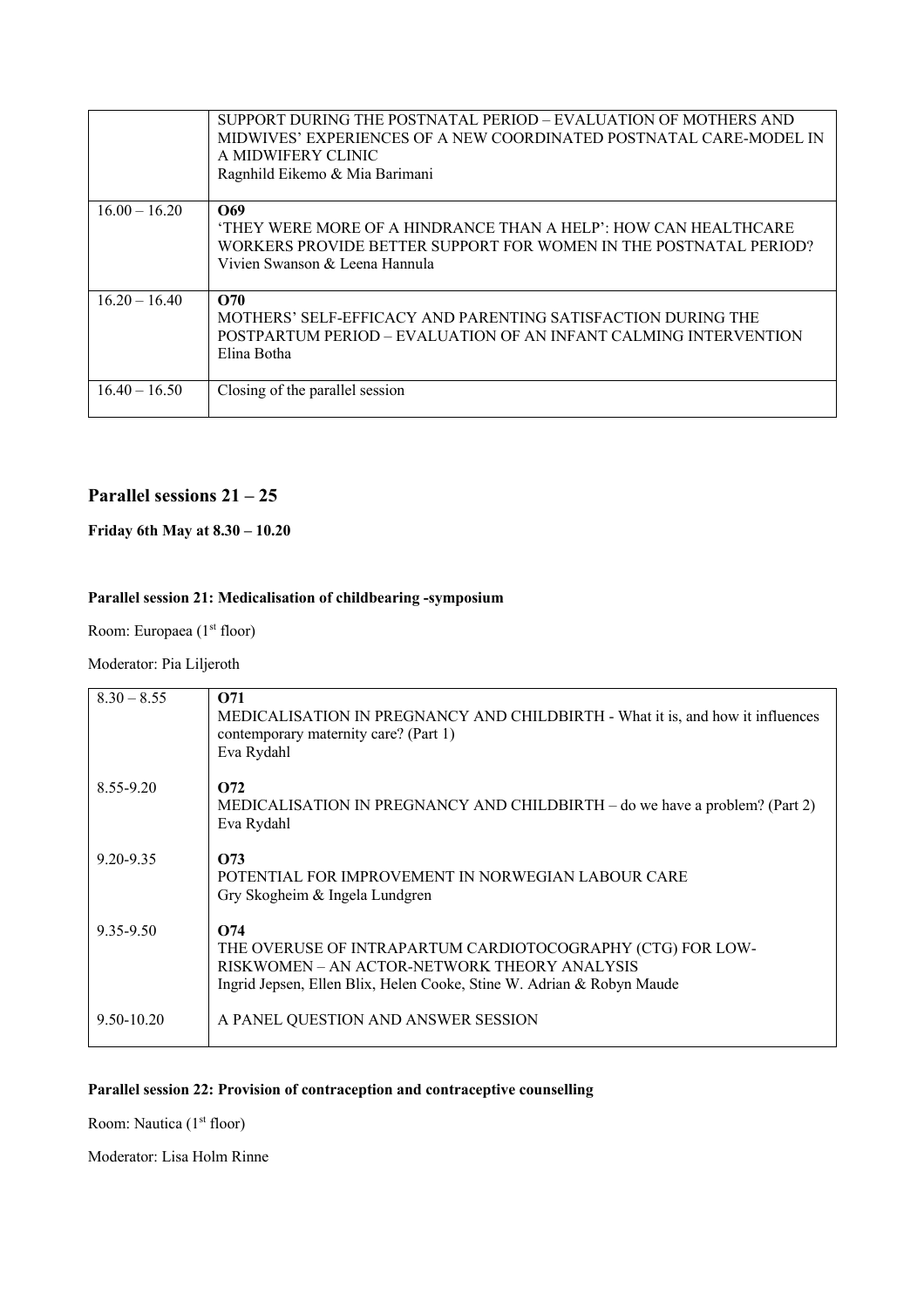| $8.30 - 8.50$   | O75<br>NORWEGIAN WOMEN'S EXPERIENCES AND OPINIONS ON CONTRACEPTIVE<br>COUNSELLING - QUANTITATIVE AND QUALITATIVE ANALYSES<br>Mirjam Lukasse, Marie Christine Gulla Baglo, Eldri Engdal, Ragnhild Lassemo & Kristin E.<br>Forsberg                                                                                                                                                              |
|-----------------|------------------------------------------------------------------------------------------------------------------------------------------------------------------------------------------------------------------------------------------------------------------------------------------------------------------------------------------------------------------------------------------------|
| $8.50 - 10.10$  | The following four works will be presented as an entity, one after another, and after that, there<br>will be a common discussion on them.                                                                                                                                                                                                                                                      |
|                 | O76<br>FACTORS RELATED TO PROVISION OF LONG-ACTING REVERSIBLE<br>CONTRACEPTION AFTER SURGICAL ABORTION. A SWEDISH NATIONWIDE CROSS-<br><b>SECTIONAL STUDY</b>                                                                                                                                                                                                                                  |
|                 | Sara Hogmark, Niklas Envall, Anna Wikman, Charlotte Skoglund, Helena Kopp Kallner &<br>Susanne Hesselman                                                                                                                                                                                                                                                                                       |
|                 | <b>O77</b><br>STRUCTURED CONTRACEPTIVE COUNSELLING INCREASES UPTAKE OF LONG-<br>ACTING REVERSIBLE CONTRACEPTION AND REDUCES PREGNANCIES AMONG<br>PATIENTS SEEKING ABORTION - A CLUSTER RANDOMISED CONTROLLED TRIAL<br>(THE LOWE TRIAL)<br>Karin Emtell Iwarsson*, Niklas Envall*, Isabella Bizjak, Johan Bring, Helena Kopp Kallner &<br>Kristina Gemzell Danielsson (*Joint first authorship) |
|                 | O78<br>USER SATISFACTION WITH AN INTERVENTION FOR STRUCTURED<br>CONTRACEPTIVE COUNSELLING. RESULTS FROM THE LOWE TRIAL<br>Niklas Envall, Karin Emtell Iwarsson, Isabella Bizjak, Kristina Gemzell Danielsson & Helena<br>Kopp Kallner                                                                                                                                                          |
|                 | O79<br>SATISFACTION AND EFFECTS OF STRUCTURED CONTRACEPTIVE COUNSELLING<br>ON LONG-ACTING REVERSIBLE CONTRACEPTION AMONG NON-MIGRANT,<br>FOREIGN-BORN MIGRANT AND SECOND-GENERATION MIGRANT WOMEN:<br>EVIDENCE FROM THE LOWE TRIAL, SWEDEN<br>Karin Emtell Iwarsson, Elin C. Larsson, Isabella Bizjak, Niklas Envall, Helena Kopp Kallner &<br>Kristina Gemzell Danielsson                     |
|                 | Discussion on works $O76 - O79$                                                                                                                                                                                                                                                                                                                                                                |
| $10.10 - 10.20$ | Closing of the parallel session                                                                                                                                                                                                                                                                                                                                                                |

# **Parallel session 23: Staff wellbeing and retention**

Room: Fennia 2 (2<sup>nd</sup> floor)

Moderator: Johanna Nyyssölä

| $8.30 - 8.50$ | <b>O80</b><br>SELFCOMPASSION AND PROFFESSIONAL QUALITY OF LIFE AMONG MIDWIVES<br>AND NURSE ASSISTANTS IN FIVE OBSTETRIC SETTINGS IN SWEDEN<br>Karin Ängeby, Christine Rubertsson, Ingegerd Hildingsson & Malin Edqvist |
|---------------|------------------------------------------------------------------------------------------------------------------------------------------------------------------------------------------------------------------------|
| $8.50 - 9.10$ | O81<br>MIDWIVES' OCCUPATIONAL WELLBEING IN THE NETHERLANDS<br>Liesbeth Kool, Esther Feijen-de Jong, Nicole J.J.M. Mastenbroek, François G. Schellevis &<br>Debbie Jaarsma                                              |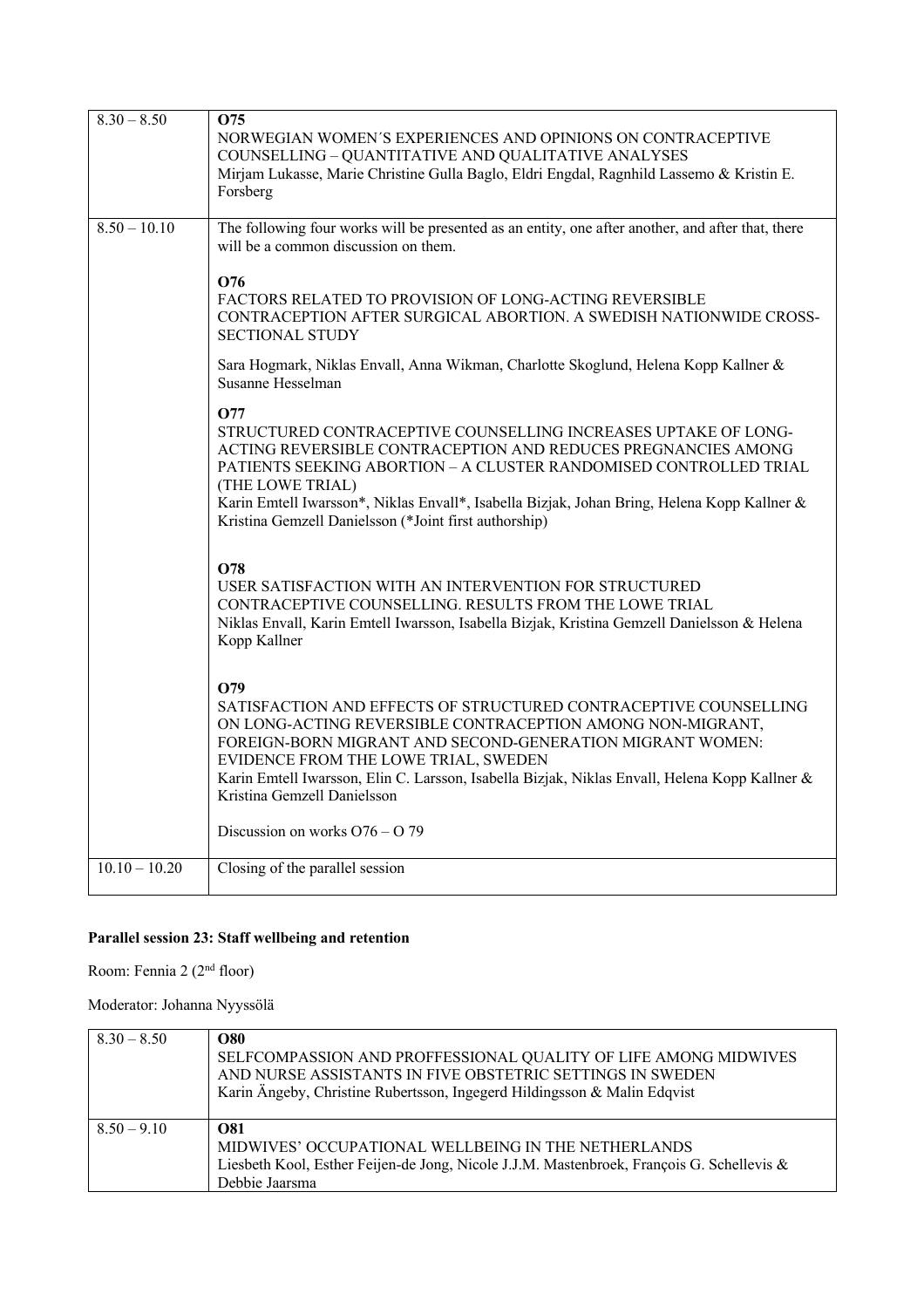| $9.10 - 9.30$  | <b>O82</b><br>REASONS OF INTENTION TO LEAVE OF MIDWIVES AND REASONS FOR THE<br>ACTUAL TURNOVER OF MIDWIVES: RESULTS OF A MIXED METHODS STUDY IN<br>THE NETHERLANDS<br>Esther Feijen-de Jong, Nicolette van der Voort-Pauw, Esther Nieuwschepen-Ensing & Liesbeth<br>Kool |
|----------------|--------------------------------------------------------------------------------------------------------------------------------------------------------------------------------------------------------------------------------------------------------------------------|
| $9.30 - 9.50$  | <b>O83</b><br>PROFESSIONAL COURAGE TO CREATE A PATHWAY WITHIN MIDWIVES' FIELDS OF<br><b>WORK</b><br>Malin Hansson, Ingela Lundgren, Gunnel Hensing, Anna Dencker, Monica Eriksson & Ing-Marie<br>Carlsson                                                                |
| $9.50 - 10.00$ | Closing of the parallel session                                                                                                                                                                                                                                          |

# **Parallel session 24: Fertility, pregnancy and birth – register studies**

Room: Nordia (2nd floor)

### Moderator: Sari Räisänen

| $8.30 - 8.50$   | <b>O84</b><br>FERTILITY RATES AND THE POSTPONEMENT OF FIRST BIRTHS: A DESCRIPTIVE<br>STUDY WITH FINNISH POPULATION DATA<br>Zahra Roustaei, Sari Räisänen, Mika Gissler & Seppo Heinonen                                                       |
|-----------------|-----------------------------------------------------------------------------------------------------------------------------------------------------------------------------------------------------------------------------------------------|
| $8.50 - 9.10$   | <b>O85</b><br>SOCIOECONOMIC DIFFERENCES IN THE ASSOCIATION BETWEEN MATERNAL AGE<br>AND MATERNAL OBESITY: A REGISTER-BASED STUDY OF 707 728 WOMEN IN<br><b>FINLAND</b><br>Zahra Roustaei, Sari Räisänen, Mika Gissler & Seppo Heinonen         |
| $9.10 - 9.30$   | O86<br>WOMEN WHO SMOKE AT START OF PREGNANCY MORE LIKELY REFERRED TO<br>GYNAECOLOGIST DURING PREGNANCY AND BIRTH: RESULTS FROM A COHORT<br><b>STUDY</b><br>Stella Weiland, Lilian Peters, Marjolein Berger, Jan Jaap Erwich & Danielle Jansen |
| $9.30 - 9.50$   | <b>O87</b><br>RISK OF RECURRENT PREECLAMPSIA BY MATERNAL REGION OF BIRTH: A<br>NATIONWIDE POPULATION-BASED STUDY<br>Karolina S. Mæland, Nils-Halvdan Morken, Erica Schytt, Vigdis Aasheim & Roy Miodini Nilsen                                |
| $9.50 - 10.10$  | <b>O88</b><br>TRENDS IN LABOR INDUCTION INDICATIONS: A 20-YEAR POPULATION-BASED<br><b>STUDY</b><br>Emma M Swift, Johanna Gunnarsdottir, Helga Zoega, Thora Steingrimsdottir, Ragnheidur I<br>Bjarnadottir & Kristjana Einarsdottir            |
| $10.10 - 10.20$ | Closing of the parallel session                                                                                                                                                                                                               |

# **Parallel session 25: Intrapartum care 2**

Room: Fennia 1 (2nd floor)

Moderator: Salla Asplund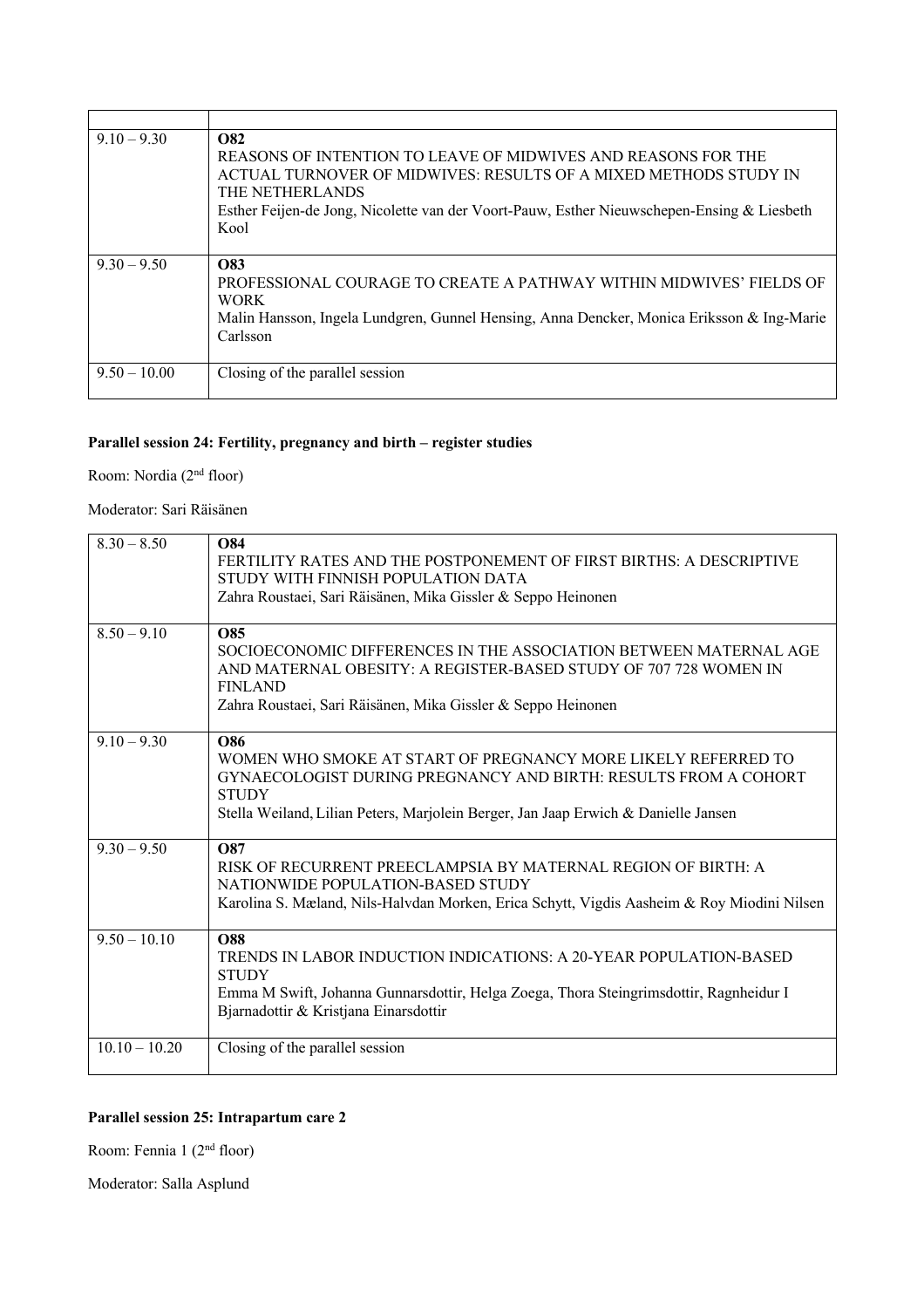| $8.30 - 8.50$  | O89<br>ATTITUDES TOWARDS CAESAREAN SECTION, INTERPROFESSIONAL TEAMWORK<br>AND ORGANIZATIONAL CULTURE AT FIVE SWEDISH MATERNITY WARDS<br>Karin Johnson, Malin Edqvist, Karin Ängeby, Charlotte Elvander, Kari Johansson & Sissel<br>Saltvedt |
|----------------|---------------------------------------------------------------------------------------------------------------------------------------------------------------------------------------------------------------------------------------------|
| $8.50 - 9.10$  | O90<br>THE INFLUENCE OF SPECIFIC ACUPUNCTURE TREATMENT ON THE DURATION OF<br>1 <sup>ST</sup> STAGE OF LABOUR: RANDOMIZED INTERVENTION PILOT STUDY<br>Guðlaug María Sigurðardóttir, Ólöf Ásta Ólafsdóttir & Berglind Hálfdánsdóttir          |
| $9.10 - 9.30$  | O91<br>PREVALENCE OF AMNIOTOMY IN SWEDEN: A NATIONWIDE REGISTER STUDY<br>Sofia Tallhage, Kristofer Årestedt, Kristina Schildmeijer & Marie Oscarsson                                                                                        |
| $9.30 - 9.50$  | $\Omega$<br>THE IMPACT OF THE INTRODUCTION OF INTRAPARTUM FETAL ECG ST SEGMENT<br>ANALYSIS (STAN®). A POPULATION STUDY<br>Ellen Blix, Anne Eskild, Irene Skau & Jostein Grytten                                                             |
| $9.50 - 10.00$ | Closing of the parallel session                                                                                                                                                                                                             |

# **Parallel sessions 26 – 29 and a workshop**

#### **Friday 6th May at 13.05 – 14.35**

#### **Workshop: Contraception and contraceptive counselling**

Leader: Niklas Envall

Room: Press Room (1<sup>st</sup> floor)

| $13.00 - 13.50$ | Niklas Envall will lead a workshop on contraception and contraceptive counselling (The       |
|-----------------|----------------------------------------------------------------------------------------------|
|                 | workshop participation is limited for max 25 participants – an enrollment beforehand via the |
|                 | website of the Congress is required.)                                                        |

# **Parallel session 26: COVID-19 and midwifery 2**

Room: Fennia 1 (2nd floor)

Moderator: Pia Liljeroth

| $13.05 - 13.25$ | O94<br>PSYCHOLOGICAL WELL-BEING AND WORRIES AMONG PREGNANT WOMEN<br>DURING THE FIRST PHASE OF THE COVID-19 PANDEMIC COMPARED WITH A<br>HISTORICAL GROUP: A HOSPITAL-BASED CROSS-SECTIONAL STUDY<br>Lotte Broberg, Ane L Rom, Mie G de Wolff, Stinne Høgh, Nina O Nathan, Louise D Paarlberg,<br>Karl B. Christensen, Peter Damm & Hanne Kristine Hegaard |
|-----------------|----------------------------------------------------------------------------------------------------------------------------------------------------------------------------------------------------------------------------------------------------------------------------------------------------------------------------------------------------------|
| $13.25 - 13.45$ | O95<br>BEING IN THE SHADOW OF THE UNKNOWN - SWEDISH WOMEN'S LIVED<br>EXPERIENCES OF PREGNANCY DURING THE COVID-19 PANDEMIC, A<br>PHENOMENOLOGICAL STUDY                                                                                                                                                                                                  |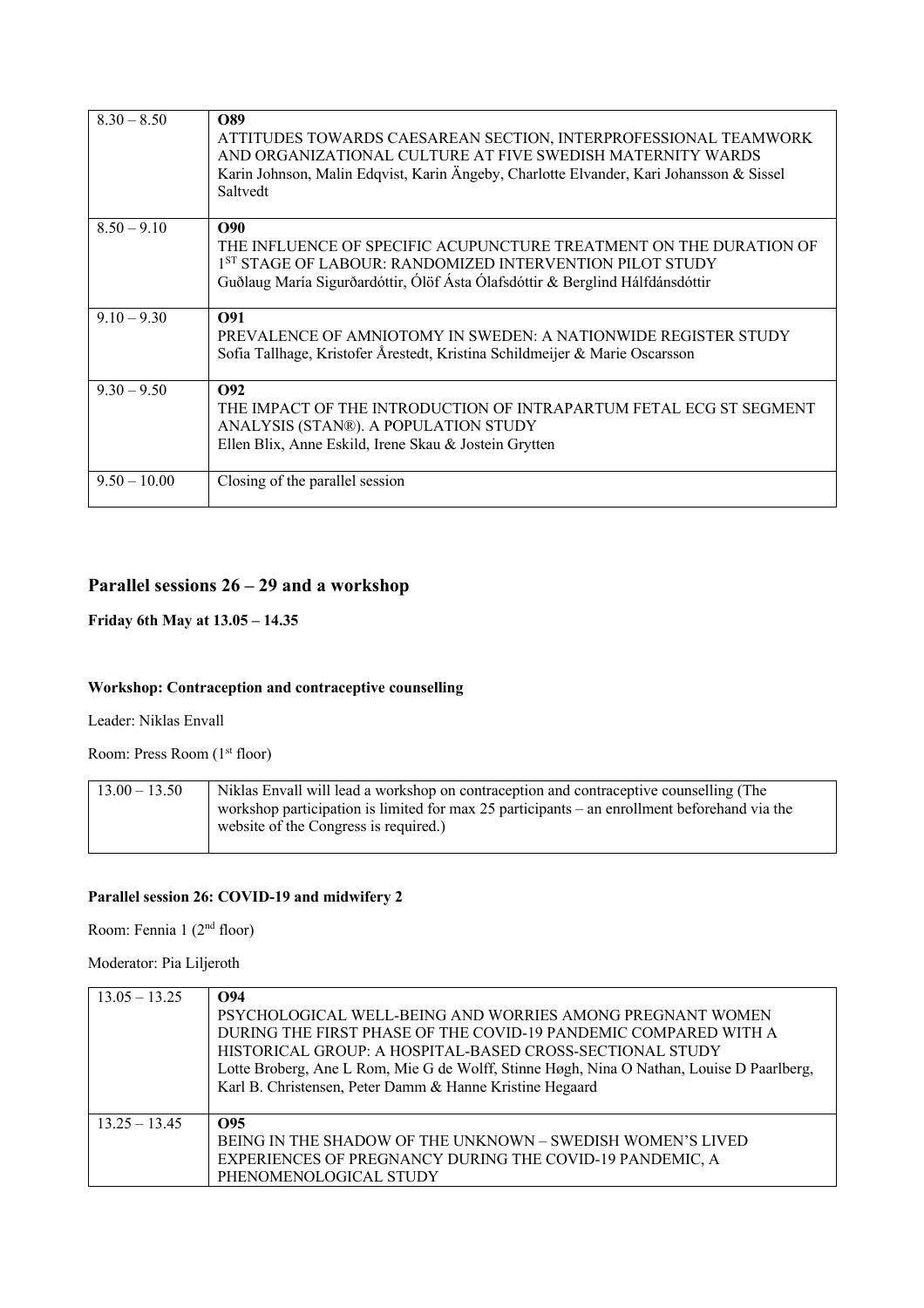|                                 | Karolina Linden, Nimmi Domgren, Mehreen Zaigham, Verena Sengpiel, Maria EV. Andersson &<br>Anna Wessberg                                                                                     |
|---------------------------------|----------------------------------------------------------------------------------------------------------------------------------------------------------------------------------------------|
| $13.45 - 14.05$                 | O96<br>GIVING BIRTH AND BECOMING A PARENT DURING THE COVID-19 PANDEMIC: A<br><b>QUALITATIVE ANALYSIS</b><br>Tine Schauer Eri, Ellen Blix, Soo Downe, Carina Vedeler & Anne Britt Vika Nilsen |
| $14.05 - 14.35$<br>(or shorter) | Closing of the parallel session                                                                                                                                                              |

# **Parallel session 27: Breastfeeding from the point of view of mothers and professionals**

Room: Europaea (1<sup>st</sup> floor)

Moderator: Mervi Hakala

| $13.05 - 13.25$ | O97<br>THE INFLUENCE OF IMPLEMENTING THE BABY-FRIENDLY HOSPITAL INITIATIVE<br>ON HEALTHCARE PROFESSIONALS' BREASTFEEDING ATTITUDES AND HOSPITAL<br>PRACTICES IN DELIVERY AND NEONATAL INTENSIVE CARE UNITS<br>Heli Mäkelä, Anna Axelin, Terhi Kolari, Tuula Kuivalainen & Hannakaisa Niela-Vilén |
|-----------------|--------------------------------------------------------------------------------------------------------------------------------------------------------------------------------------------------------------------------------------------------------------------------------------------------|
| $13.25 - 13.45$ | <b>O98</b><br>MOTHERS' PERCEPTIONS AND EXPERIENCES OF BREASTFEEDING SUPPORT IN<br>BABY-FRIENDLY HOSPITALS: AN INTEGRATIVE REVIEW<br>Jaana Lojander, Heli Mäkelä & Hannakaisa Niela-Vilén                                                                                                         |
| $13.45 - 14.05$ | O99<br>BREASTFEEDING SUPPORT IN A BIRTH HOSPITAL BEFORE AND AFTER<br>DESIGNATION TO THE BABY-FRIENDLY HOSPITAL INITIATIVE: A MATERNAL<br><b>PERSPECTIVE</b><br>Jaana Lojander, Anna Axelin, Paula Bergman & Hannakaisa Niela-Vilén                                                               |
| $14.05 - 14.25$ | <b>O100</b><br>MATERNAL BREASTFEEDING ATTITUDES AND THEIR ASSOCIATION WITH THE<br>DURATION OF EXCLUSIVE BREASTFEEDING<br>Päivi Oinonen & Hannakaisa Niela-Vilén                                                                                                                                  |
| $14.25 - 14.35$ | Closing of the parallel session                                                                                                                                                                                                                                                                  |

# **Parallel session 28: Caring for vulnerable women 2**

Room: Nordia (2nd floor)

Moderator: Anita Wikberg

| $13.05 - 13.25$ | O <sub>101</sub><br>SOCIAL MATERNITY CARE: A CARE CONCEPT CONTRIBUTING TO THE<br>REPRODUCTIVE HEALTH OF WOMEN IN VULNERABLE SITUATIONS<br>Marijke Hendrix, Darie Daemers & Marianne Nieuwenhuijze |
|-----------------|---------------------------------------------------------------------------------------------------------------------------------------------------------------------------------------------------|
| $13.25 - 13.45$ | O <sub>102</sub><br>IMPROVING MATERNITY CARE FOR VULNERABLE WOMEN: AN EVALUATION OF<br><b>TWO INTERVENTIONS</b><br>Linda Quadvlieg, Marianne van den Hof-Boering & Esther Feijen-de Jong          |